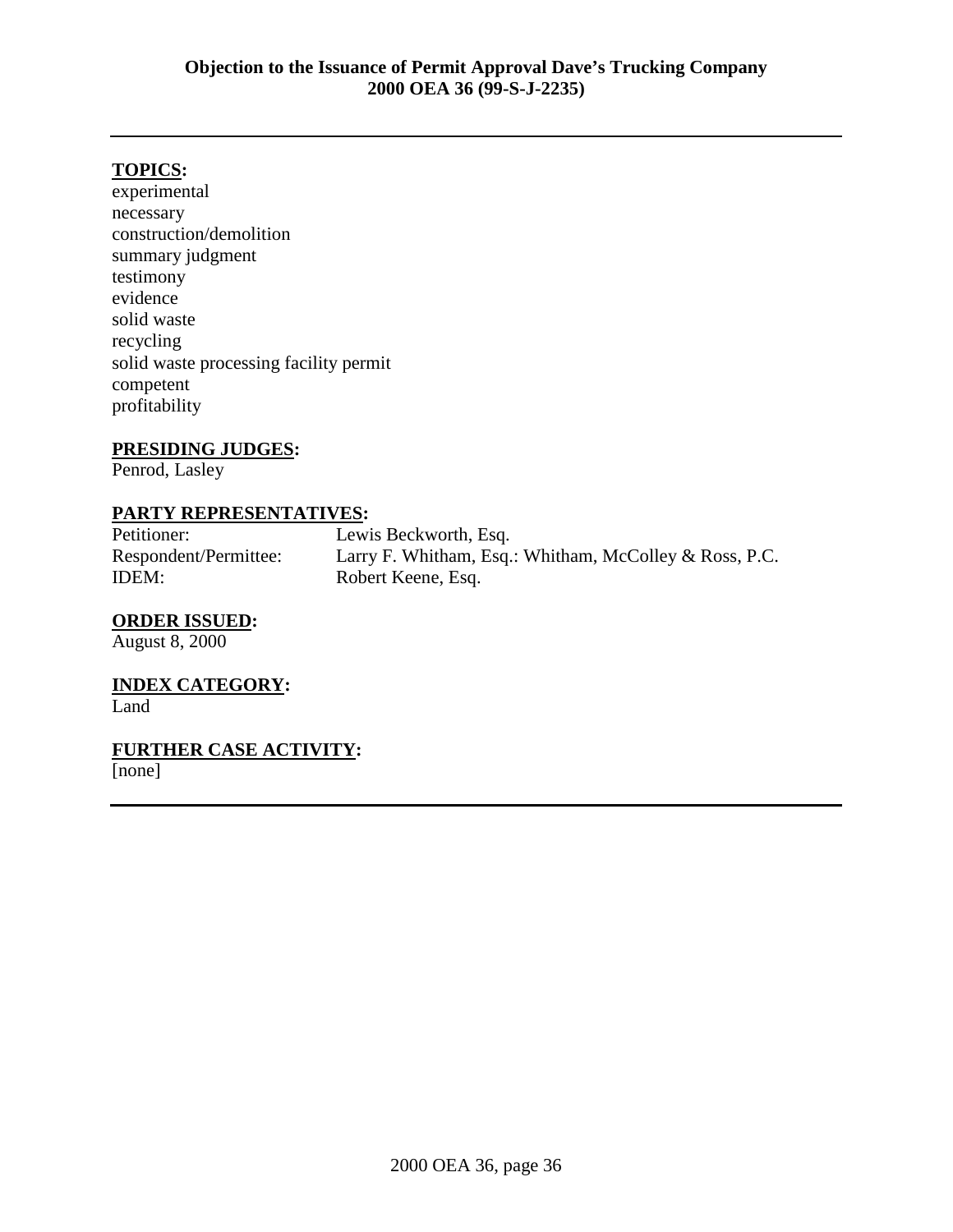| <b>STATE OF INDIANA</b><br>SS:<br><b>COUNTY OF MARION</b>                  | BEFORE THE INDIANA OFFICE OF<br>ENVIRONMENTAL ADJUDICATION |
|----------------------------------------------------------------------------|------------------------------------------------------------|
| IN THE MATTER OF:                                                          |                                                            |
| OBJECTION TO THE ISSUANCE OF<br>PERMIT APPROVAL<br>DAVE'S TRUCKING COMPANY | CAUSE NO. 99-S-J-2235                                      |

## **FINAL ORDER AFFIRMING RECOMMENDED ORDER**

This constitutes notice that on May 31, 2000, the Administrative Law Judge issued a Recommended Order Granting Circle City's Motion for Summary Judgment. The Chief Administrative Law Judge, as the final authority for decisions by the Commissioner of the Indiana Department of Environmental Management (IDEM) and after reviewing the record of these proceedings, hereby **AFFIRMS** the Recommended Order and incorporates it herein by reference. In addition, the Chief Administrative Law Judge hereby finds the following:

- 1. IDEM's appeal of the Recommended Order rests on the fact that "IDEM was not aware that the order required that evidence be presented. If there is or was such a requirement IDEM stands ready to present such evidence." Objections to Recommended Order, page 3.
- 2. Inherent in the Administrative Law Judge's Order requiring IDEM to make an experimental and necessary determination, was the obligation to identify all evidence supporting its decision. IDEM could have relied upon evidence presented at the two days of hearings conducted on July 27 and 28, 1999 or brought forth other evidence supporting its decision. IDEM's "Report to the Court Regarding an Experimental and Necessary Determination of Dave's Trucking Company Operation," was another opportunity to make that determination in writing and for the record. The report echoes the reasoning presented in Mr. Rud's testimony and does nothing more. See Hearing Transcript, Testimony of Rud, page 313 ("What's experimental about this operation Mr. Rud? Well, again, I think, the fact that the C/D recycling is going on, I think, that's new to us, to our program, so that would be likely viewed as being new, and different, innovative"); page 314 ("Is there anything the least bit necessary about this project insofar as the further development of the state of the art of pollution control is concerned? I'm not sure about the economic feasibility of it. If it weren't, I say, if they were just in the full permit arena, I'm not sure it would be economically feasible"); and page 345 ("Okay, So you do use unique to define something that would constitute a demonstration project or something that would be experimental? I think that would be fair to say that it's unique. There's nothing unique about Dave's is there? . . . Since there are other facilities like that, I would have to say, 'no'").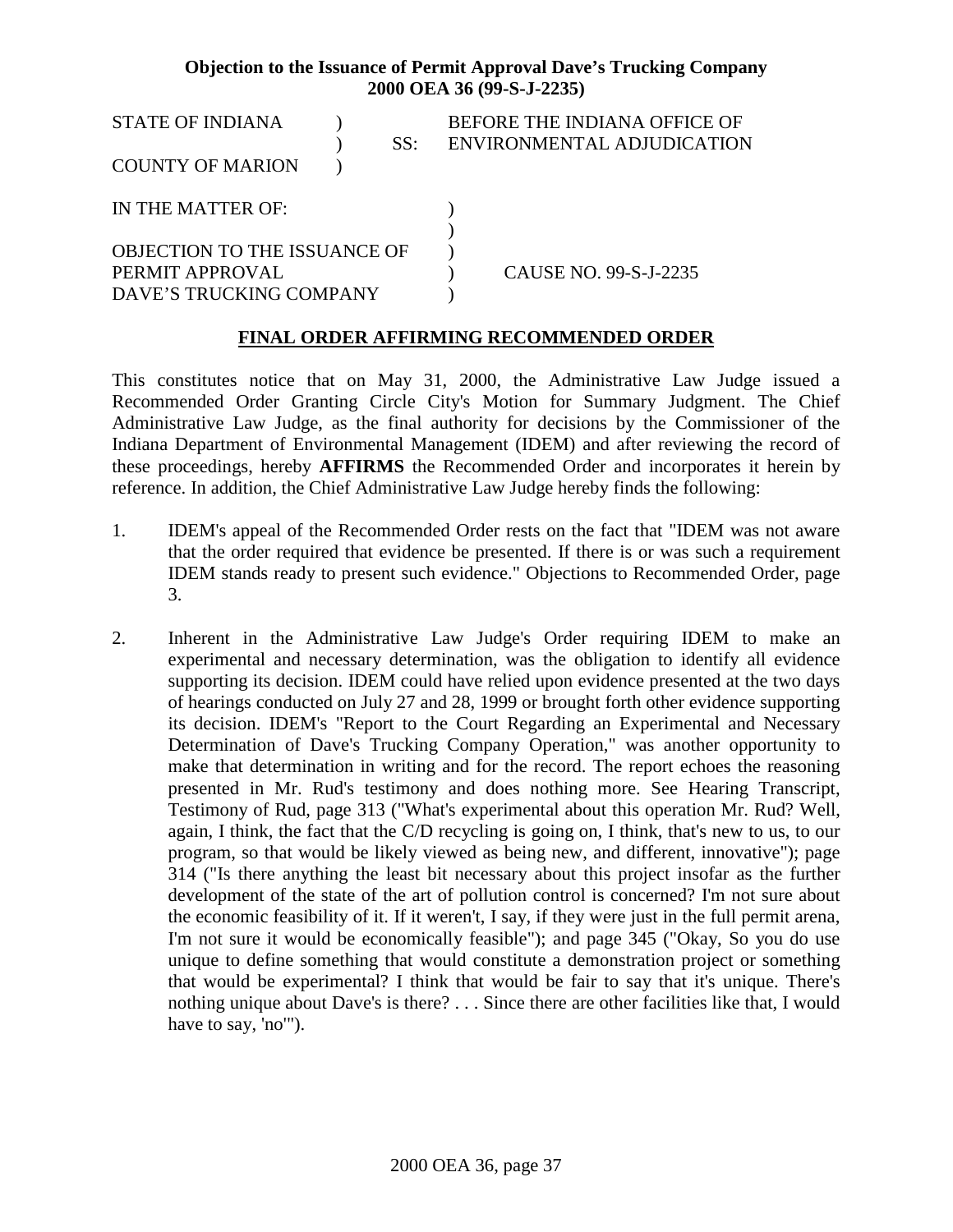3. Given the above testimony, if IDEM had other evidence to present regarding its determination, then the Report should have contained it. IDEM cannot now complain it did not have a fair opportunity to present evidence. The Administrative Law Judge correctly found that IDEM failed to present evidence to support its decision, either during the hearing or in its Report.

You are further notified that pursuant to Indiana Code 4-21.5-7-5, the Office of Environmental Adjudication serves as the Ultimate Authority in administrative review of decisions of the Commissioner of the Indiana Department of Environmental Management. This is a Final Order subject to Judicial Review consistent with applicable provisions of IC 4-21.5. Pursuant to IC 4- 21.5-5-5, a Petition for Judicial Review of this Final Order is timely only if it is filed with a civil court of competent jurisdiction within thirty (30) days after the date this notice is served.

**IT IS SO ORDERED** in Indianapolis, Indiana this 8th day of August 2000.

Wayne E. Penrod Chief Administrative Law Judge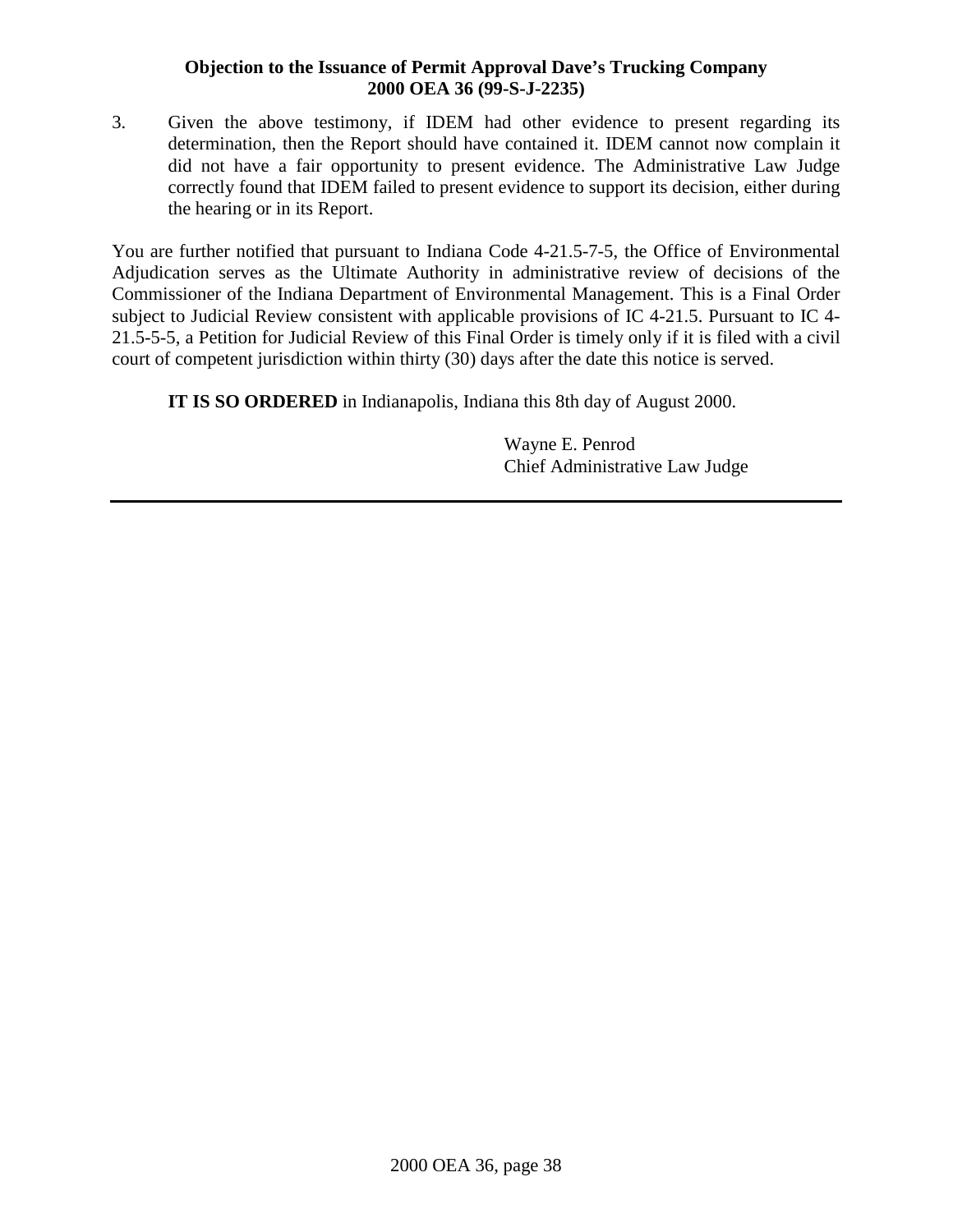#### **RECOMMENDED ORDER GRANTING CIRCLE CITY'S MOTION FOR SUMMARY JUDGMENT**

### **I. Statement of the Case:**

On March 1, 1999, Circle City Recycling & Transfer, Inc. (Circle City) filed a Petition for Administrative Review. On August 25, 1999, the Administrative Law Judge issued an order denying Circle City's request for stay and recommended a summary disposition. The Administrative Law Judge's Recommended Order was affirmed on September 15, 1999. On November 12, 1999, in accordance with the Recommended Order, IDEM filed a report concluding that Dave's Trucking Company, Inc. (Dave's Trucking) operations were experimental and necessary to advance the state of the art of construction/demolition (c/d) waste recycling. The Administrative Law Judge requested a clarification of the report on November 16, 1999. Circle City filed a Petition for Administrative Review of IDEM's report and clarification and also moved for summary judgment. IDEM requested an extension of time to respond to the Motion for Summary Judgment and filed its Response and a Motion for Cross-Summary Judgment on February 7, 2000. Circle City filed its Response to IDEM's Motion for Summary Judgment and its Reply on March 10, 2000.

## **II. Undisputed Facts:**

- 1. On November 12, 1999, counsel for IDEM submitted a "Report Regarding An Experimental and Necessary Determination of Dave's Trucking Company Operation."
- 2. The report states that "properly managed sites have always ceased operation when the regulatory requirements have been made known to them, as the profitability of such activities will not justify going through the permitting process."
- 3. The report goes on to state that "the main impediments to 'the further development of the state of the art of pollution control' by improving c/d waste reduction, reuse and recycling are the narrow profit margins involved in the activity and the mostly small, marginally financed companies involved in the c/d handling business."
- 4. Additionally, the report states "that the c/d processing demonstrations were issued as an experimental trial. Dave's Trucking Company operation is one such experimental trial and is found to be necessary for the further development of the state of the art of pollution control."
- 5. Finally, the report concludes "the experiments are expected to continue until the proposed regulatory revisions are adopted by the Solid Waste Management Board. If the language to all of these facilities to operate without a permit remains in the rules as adopted by the Board, the demonstration approvals will continue until the rules became effective. If the language to allow these operations to operate without a permit is stricken from the rule, the demonstrations will be terminated by notice to the operators."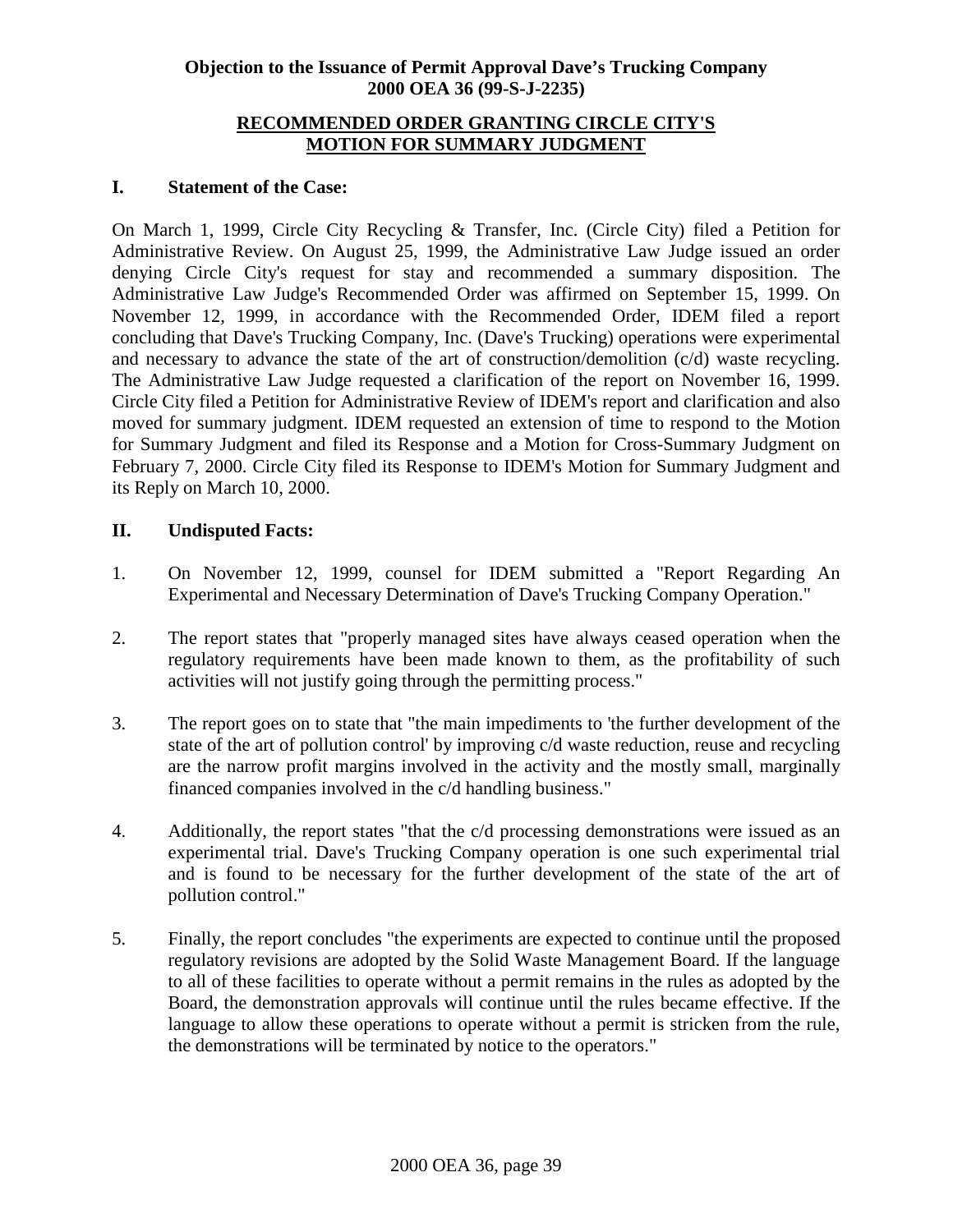## **III. Discussion:**

Circle City moves for summary judgment on the basis that IDEM has failed to make an experimental and necessary determination as required by statute and the Recommended Order. In support of this argument, Circle City points to the fact that IDEM does not discuss Dave's Trucking operations at all in its report and does not state why or how Dave's Trucking is experimental. Further, IDEM's report does not even mention the necessity of Dave's Trucking. Finally, Circle City argues that IDEM's Motion for Summary Judgment is unsupported by substantial evidence.

IDEM's Motion for Summary Judgment rests on its report and the fact that IDEM intends to revise the solid waste management rules to exempt operations like Dave's Trucking from the permitting process. Moreover, IDEM's argues that Circle City should not be granted summary judgment because Dave's Trucking is being held to strict environmental standards and IDEM should be allowed to test whether unpermitted activity can be done without causing environmental harm while generating environmental benefits.

For the following reasons, Circle City's Motion for Summary Judgment must be granted. IDEM is ignoring its own regulations, which require Dave's Trucking to obtain a solid waste processing facility permit. In addition, IDEM has failed to provide competent evidence on the issue of how Dave's Trucking operation is experimental and necessary.

# **A. Standard of Review**

Summary judgment is proper when there is no genuine issue of material fact and the movant is entitled to judgment as a matter of law. Havens v. Richey, 582 N.E.2d 792, 795 (Ind. 1991); and Cowe by Cowe v. Forum Group, Inc., 575 N.E.2d 630, 633 (Ind. 1991). A fact is "material" if its existence facilitates the resolution of any issues involved in the lawsuit. Funk v. Funk, 563 N.E.2d 127, 130 (Ind.Ct.App. 1990). Further, a claim must have legal probative force in order to be a "genuine issue of material fact" under Indiana Trial Rule 56. Raymundo v. Hammond Clinic Association, 449 N.E.2d 276, 280 (Ind. 1983). In construing a motion for summary judgment, a court will consider all pleadings, affidavits and testimony in a light most favorable to the nonmoving party. Greathouse v. Armstrong, 616 N.E.2d 364, 366 (Ind. 1993). Overall, the purpose of summary judgment is to terminate litigation where there is no factual dispute and a determination may be made as a matter of law. Beradi v. Hardware Wholesalers, Inc., 625 N.E.2d 1259, 1261 (Ind.Ct.App. 1993); citing Chambers v. American Trans Air, Inc., 577 N.E.2d 612, 614 (Ind.Ct.App. 1991), *trans. denied*.

# **B. Solid Waste Regulations**

IDEM argues, in a round-about way, that a party who cannot afford to apply for a permit should not be required to do so if their activity does not cause harm to the environment. If there was a question as to whether Dave's Trucking comes within the ambit of solid waste regulations, then IDEM's argument would have merit. It is clear, however, the solid waste regulations intend to regulate operations like Dave's Trucking, whether or not it is profitable. Profitability and ability to pay are rarely an excuse for not complying with environmental regulations. *See* City of Gary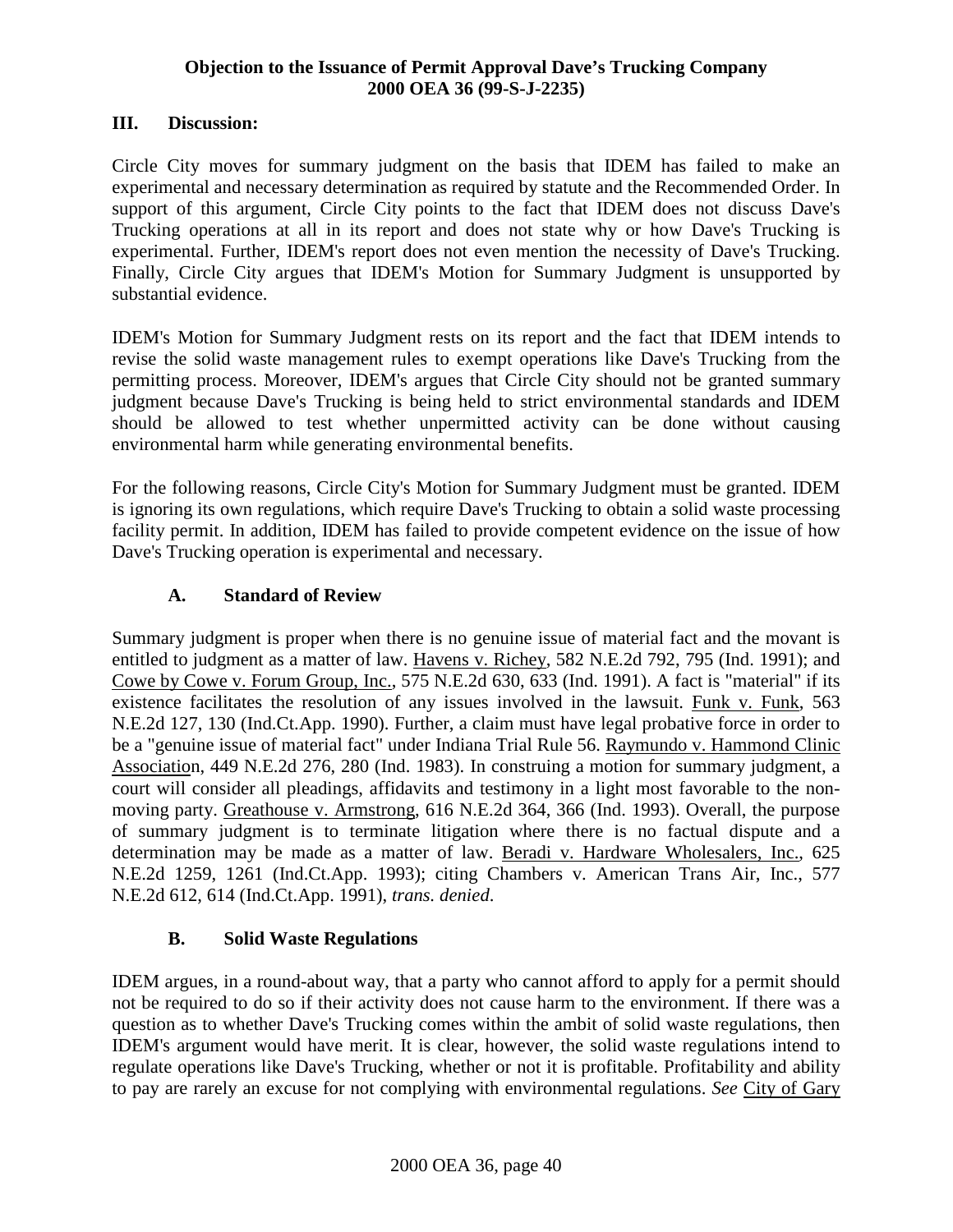v. Stream Pollution Control Board, 422 N.E.2d 312, 316 (Ind.Ct.App. 1981) ("financial and technological defenses when raised by pollution sources have been typically rejected at both common law and under federal and state legislation"). This tribunal has similarly held that financial considerations are not proper factors for IDEM to consider in its permitting decisions. *See* IN RE: OBJECTIONS TO THE ISSUANCE OF MINOR MODIFICATION TO THE VELPEN C/D FACILITY PERMIT, PIKE COUNTY; Cause Number 98-S-J-2186, decided June 29, 1999, p. 2. Thus, it is inappropriate here for IDEM to advocate that Dave's Trucking should not have to obtain a permit because of low profit margins.

# **C. Experimental and Necessary Determination**

The statute and the Recommended Order specifically requested IDEM to make a determination as to how Dave's Trucking operation is experimental and necessary to further the state of the art. In its response, IDEM asserts that Dave's Trucking is experimental, not because of the activity it performs, but because IDEM has never regulated such an operation before. This argument is meritless for two reasons. First, IDEM is in the business of enforcing regulations and the fact that IDEM has not previously regulated operations like Dave's Trucking makes IDEM's actions "experimental," not Dave's Trucking. Second, Dave's Trucking has been in business for eleven years. IDEM has been inspecting Dave's Trucking for more than two years. It seems incredible that IDEM has not been able to determine by now whether the experiment is a success or failure. Is Dave's Trucking employing some novel instrument or process? Is Dave's Trucking the first of its kind? What are the results of the experiment? Surely, a business that has been operating for eleven years has information to answer these questions. But, IDEM offers no such information. Simply put, the fact that IDEM has not regulated operations like Dave's Trucking does not make it experimental.

Morever, with respect to whether Dave's Trucking is necessary to advance the state of the art of c/d waste recycling, IDEM's arguments fall far short. First, IDEM contends Dave's Trucking is performing a service that would not otherwise be accomplished. While it is true that Dave's Trucking performs a highly beneficial service, Circle City performs the exact same service. The fact that it also processes municipal solid waste does not diminish the fact that it also engages in c/d waste sorting and recycling. Second, the fact that the demonstration project will end if the solid waste regulations are not amended to exempt Dave's Trucking, casts further doubt on IDEM's necessary argument. Third, Circle City correctly points out that IDEM has not raised a genuine issue of material fact. The mere belief that something will occur is not substantial, or for that matter, any other kind of evidence. Aeronautics Commission of Indiana v. Radio Indianapolis, Inc., 361 N.E.2d 1221, 1226 (Ind.Ct.App. 1977). This office has consistently held that events in the future are not a proper basis for granting relief. So, the fact that the Solid Waste Management Board may promulgate rules that exempt operations like Dave's Trucking is of little consequence for these proceedings. A decision must be based on the law in effect at the time the Petition for Administrative Review was filed. According to the law, Dave's Trucking must obtain a solid waste facility processing permit because it is neither experimental nor necessary to advance the state of the art.